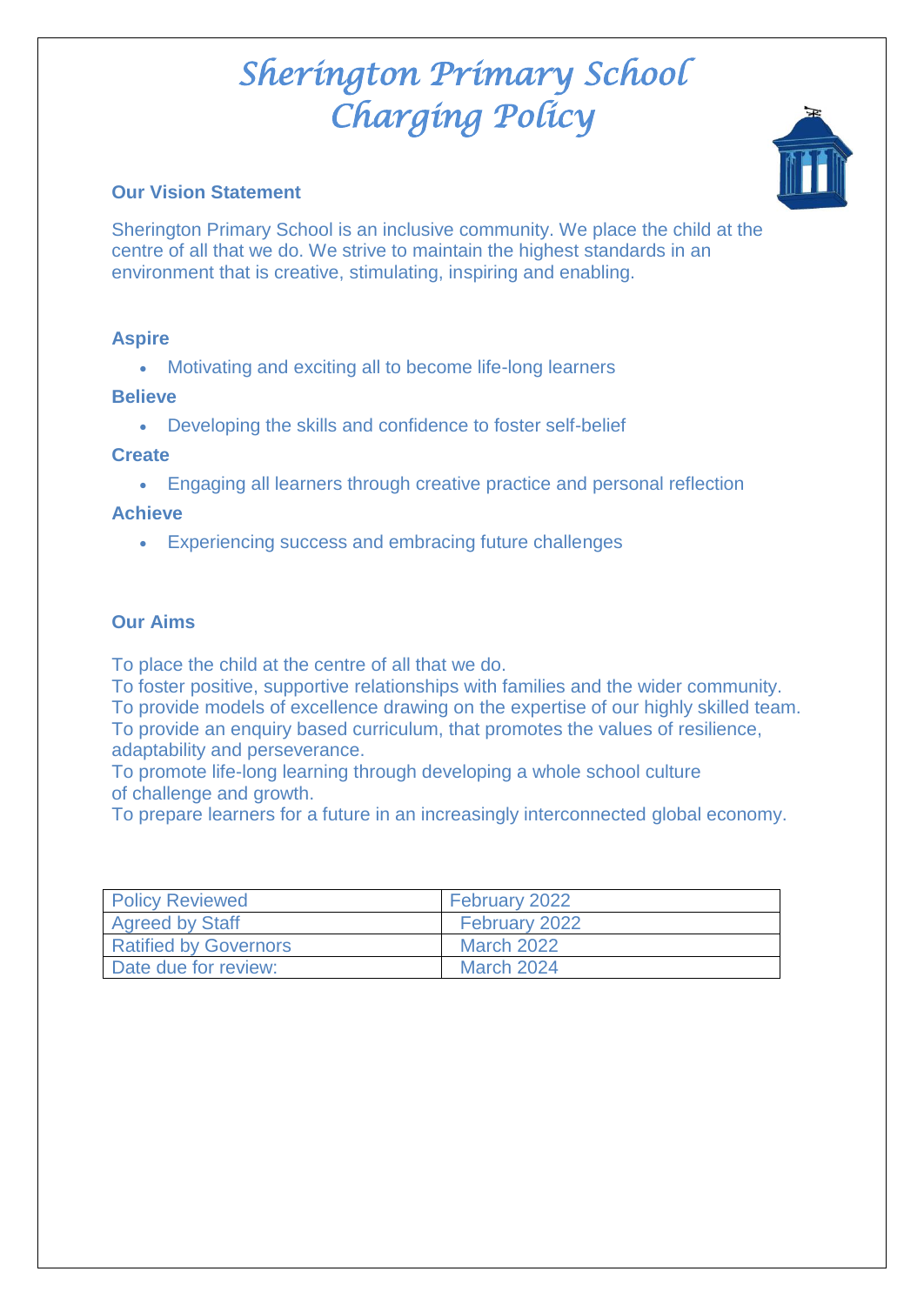## **1 Introduction**

**1.1** All education during school hours is free. We do not charge for any activity undertaken as part of the National Curriculum. Music tuition with peripatetic teachers are chargeable

## **2 Voluntary contributions**

**2.1** When organising school trips or visits which enrich the curriculum and educational experience of the children, the school invites parents/carers to contribute to the cost of the trip. All contributions are voluntary. If we do not receive sufficient voluntary contributions, we may cancel a trip.

**2.2** If a parent/carer wishes their child to take part in a school trip or event, but is unwilling or unable to make a voluntary contribution, we do allow the child to participate fully in the trip or activity to no detriment. Sometimes the school pays additional costs in order to support the visit. Parents/carers have a right to know how each trip is funded. The school provides this information on request.

**2.3** The following is a list of additional activities organised by the school, which require voluntary contributions from parents/carers. These activities are known as 'optional extras'. This list is not exhaustive:

- visits to museums;
- sporting activities which require transport expenses;
- outdoor adventure activities:
- visits to the theatre:
- school trips in general;
- music resourcing

#### **3 Residential visits**

**3.1** If the school organises a residential visit in school time or mainly school time, which is to provide education directly related to the National Curriculum, we do not make any charge for the education. However, we do make a charge to cover the costs of travel, board and lodging. Parents/carers who receive state benefits are exempt from full payment.

#### **4 Music tuition**

**4.1** All children study music as part of the normal school curriculum. We do not charge for this.

**4.2** There is a charge for individual or group music tuition if this is not part of the National Curriculum. The peripatetic music tutors teach individual or small group lessons. We make a charge of £30 per term to cover partial cost of tutors. Parents/carers in receipt of state benefits are exempt from full payment and will be offered a subsidiary. We give parents/carers information about additional music tuition at the start of each academic year.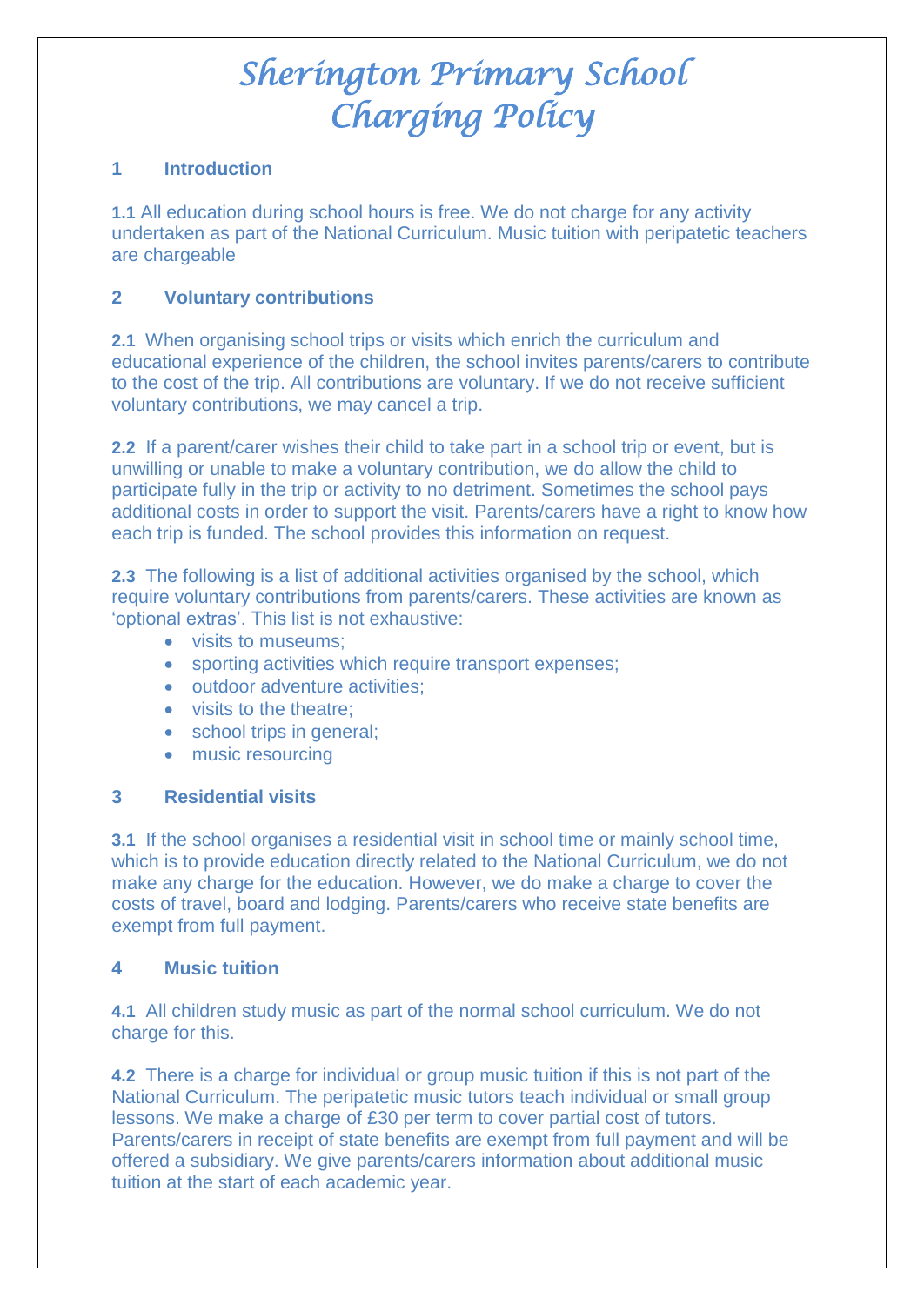## **5 Swimming**

**5.1** The school organises swimming lessons for all children in Key Stage 2. These take place in school time and are part of the National Curriculum. We make no charge for this activity.

## **6 Activity Clubs**

**6.1** The school offers additional activity clubs after school for 10 weeks of each term. We make a charge for these sessions of £30 for a 10 week block. Any activity clubs organised by outside coaches, charge their own rates. A copy of the rate charged will be kept by the school office; however the handling of monies/cheques will be through the company hired. Currently we do not charge rent to 3<sup>rd</sup> party providers or clubs run by the school community for these out of school hour's activities but we will in future request a financial contribution for out of school hour's use of school facilities depending on the intake and popularity of clubs attended.

## **7**. **School Meals**

- **7.1** From 1<sup>st</sup> September 2021 the cost of a school meal will be set to cover the cost per meal charged by the service provider, currently this is £2.66 per day / £13.30 per week. This does not apply to any child under the Universal Free School Meals scheme in KS1, or to any child in KS2 eligible for Free School Meals.
- **7.2** This is payable in advance.
- **7.3** Parents/carers are expected to pay weekly, half termly or termly unless there are special circumstances.
- **7.4** Parents/carers may pay via Pay360 or cash/ cheque (payable to Sherington Primary School) at the school office, using the postbox provided. Money must be in an envelope with your child's name and class, envelopes are provided by the postbox.
- **7.5** If children are absent, their dinner money is credited for that day.
- **7.6** Refunds may only be given for credits at the end of a term, or if a child is leaving this school to attend another mid-year.
- **7.7** If a child forgets their packed lunch and is given a school meal, parents/carers must pay for that meal on the same day or the following morning at the latest (except for children in receipt of Free School Meals)
- **7.8** The office must be given written notification of any changes in meal arrangements. Children are required to keep to either School Meals or Packed Lunches for a half a term. From September 2012 the school adopted a strict **NO DEBT** policy relation to school meals. Any parent/carer owing more than 1 week's dinner money will be contacted by the school office for payment.